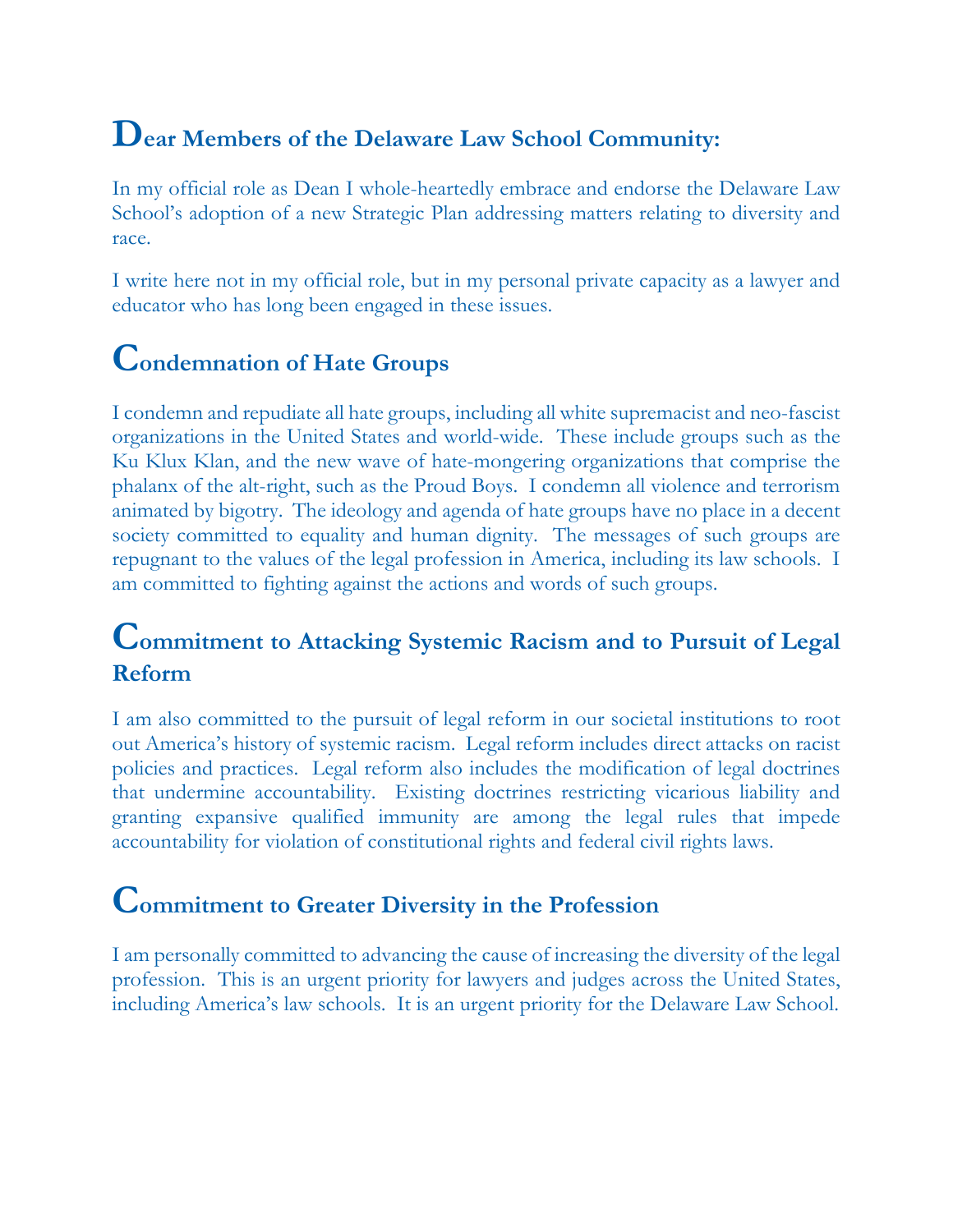# **Hate Speech and Free Speech**

My position on whether membership in hate groups should be criminalized, as it is in many nations in Europe, or whether the espousing of hateful messages should be criminalized, as it once was criminalized in some American states and also is in Europe, is more complex. Throughout my career as a lawyer and legal scholar this issue is often distilled to this question: "Should hate speech be free speech?"

Many of my law professor colleagues, law students, fellow lawyers, and jurists over the years have answered this question in opposite ways, some with a resounding "Yes!" and some with a resounding "No!" The traditional American Civil Liberties Union position, for example, is that hate speech must be protected as free speech, as an exemplar of the view that the First Amendment should be understood to protect even that speech that the vast majority of people of good will in a decent society regard as loathsome. In contrast, many voices on the opposite side believe that the speech of hate groups should be deemed outside the social compact, so intrinsically contrary to our constitutional values, and so incorrigibly corrosive and dangerous, that it deserves no constitutional protection.

I personally have never been willing to adopt either position, as an absolute.

Let me begin with my interpretation of what current American law actually is. That is to say, how do state and federal courts, beginning most importantly with the Supreme Court, actually answer this question today? Unlike those on either side of the debate who take absolute positions on the issue, in my judgment extant First Amendment law does not answer the question in a simple binary "yes" or "no" fashion. Rather, two independently-operating distinctions inform the answer. The first distinction focuses on the *setting* in which the hate speech occurs. The second focuses on the *nexus* between the content of the hate speech in specific circumstances and some other palpable harm that society has the right to regulate.

In my writings I have described the first distinction as essentially dividing speech in society between that speech occurring in the "general marketplace," and that speech occurring in "special settings." The general marketplace includes what First Amendment lawyers call "public forums," including streets, sidewalks, and parks. The Internet is also a figurative "forum" of sorts, though largely owned and operated by the private companies such as Facebook (which, as explained below, is an important caveat).

In public forums such as streets, sidewalks, and parks, the existing answer is plain: membership in hate groups and the publication of hateful messages in such forums may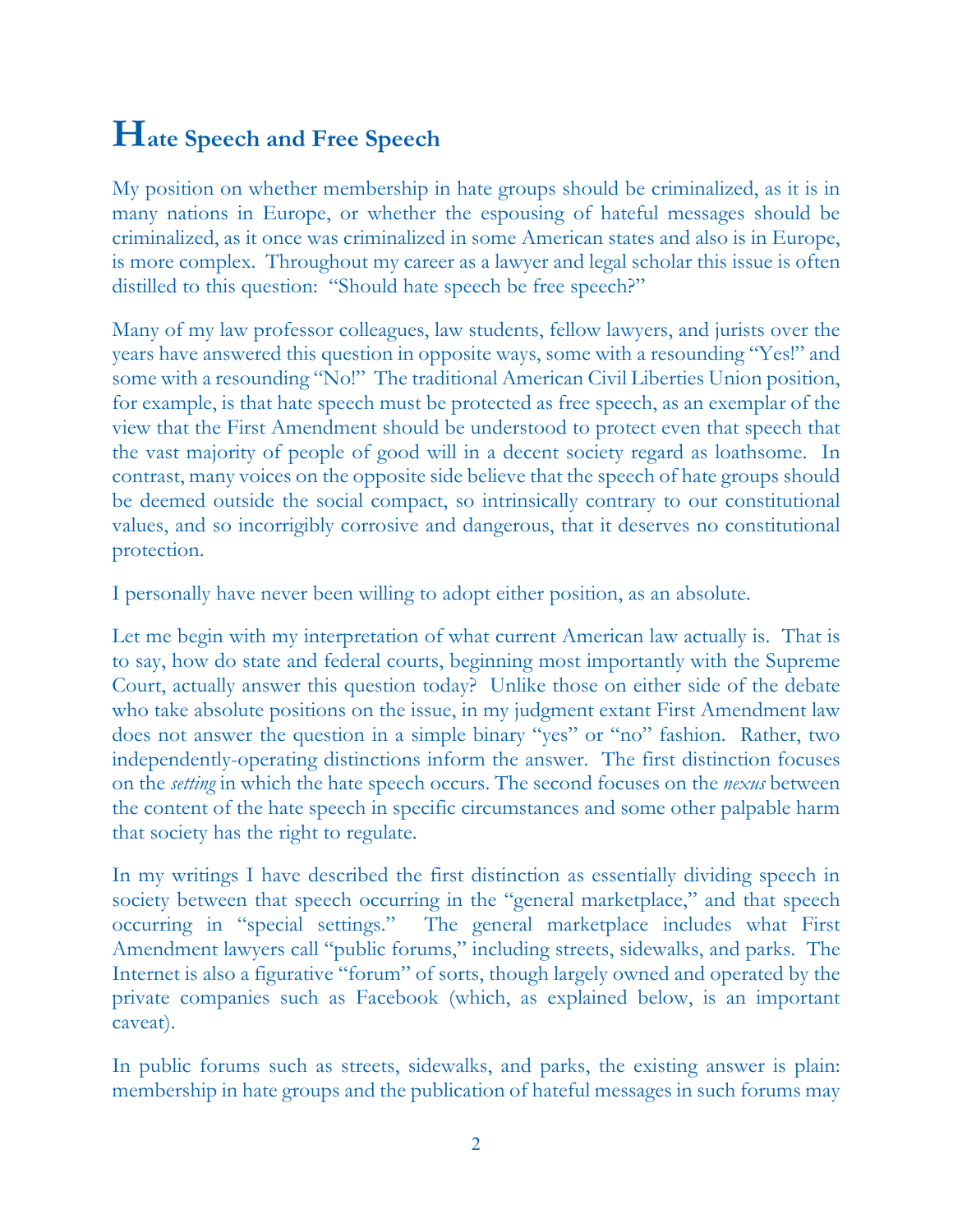not be banned under current First Amendment law. That is why groups such as the Klan or the Proud Boys or the alt-right continue to be able to march and spew their hateful bile in our public spaces.

In contrast, in vast arenas of American life—in workplaces, in schools, in government facilities and programs that are not public forums—hate speech is *not* protected by the First Amendment. Employees may lose jobs or students their seats in schools for engaging in hate speech in these settings.

Viewed along this first axis, which I believe accurately describes current First Amendment law, the question of whether hate speech is or is not free speech cannot be answered without first determining the nature of the setting in which it occurs. This becomes a "boundary" dispute, in which we are examining whether the speech occurs in the general marketplace, or one of these special settings cordoned-off from that marketplace.

Seen as such a boundary dispute, where does the practice of law reside, and where do law schools reside? This question remains a work-in-progress, and one will likely find law professors, law students, lawyers, and courts on various sides of the question. My private view, for what it is worth, is that expression incident to law practice and the teaching or study of law should *not* be understood as speech in the general marketplace, but rather speech in a "special setting" in which hate speech is not tolerated. Whether the profession as a whole or law schools writ large have yet adopted this view is open to question. The newest iteration of the American Bar Association Model Rules of Professional Responsibility have certainly moved in this direction, and I fully support that movement.

The distinction between private institutions and public institutions is also salient to the boundary dispute. Private platforms such as Facebook, and private universities and law schools, are not bound by the First Amendment. Accordingly, they have greater legal latitude to banish hate speech.

Against the backdrop of what I have just said above, it is an easy matter for me to urge the complete banishment of hate speech from the Delaware Law School. I would take this position whether or not the Law School was a public institution, because I believe the legal profession and law schools should regard hate speech as intolerable. (Plainly, Delaware Law's status as a private institution makes this position more easily defensible in pure First Amendment terms.)

Before moving on to the second axis upon which the hate speech issue pivots in modern First Amendment law, let me add one important caveat, both as to the practice of law and its teaching and study. I do not mean to imply that the legal profession or